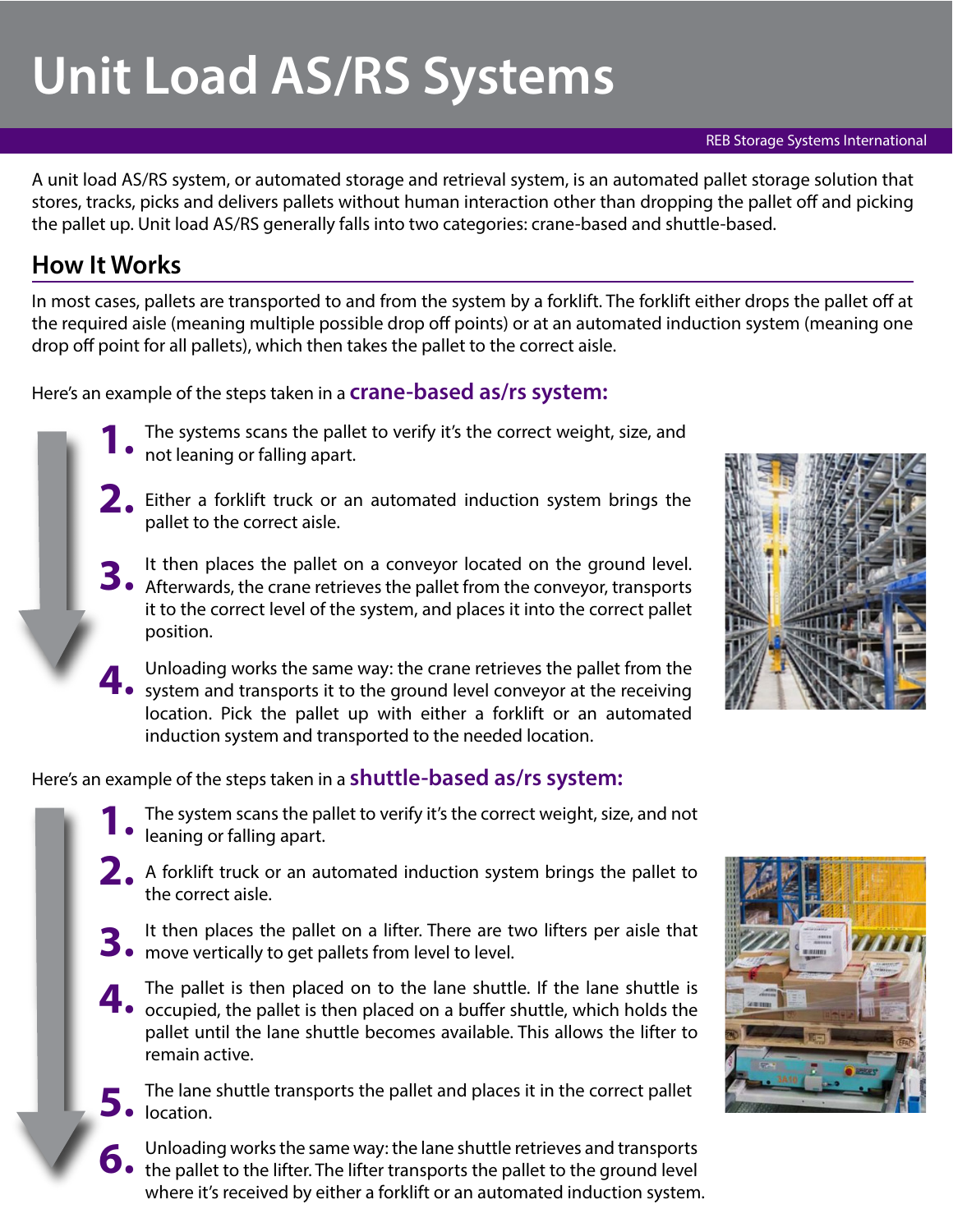There are a number of factors that go into deciding which type of unit load AS/RS system is right for you. Three major things to take into account are:

- number of SKUs;
- number of pallets per SKU; and
- throughput requirement.

In general, if you have a low number of SKU's paired with a high number of pallets per SKU, a shuttle-based system is ideal. Conversely, if you have a high number of SKUs paired with a low number of pallets per SKU, a crane-based system is ideal.

These general guidelines can be overridden, though, depending on throughput requirements. For example, if you have a high number of SKUs paired with a low number of pallets per SKU, but require high throughput, a shuttle-based system may actually be more ideal for you. This is due to throughput limitations for crane-based systems.

For a more specific example of the above scenario: let's say one crane can do 30 pallets per hour. If you require a 300 pallets per hour throughput, then you'll need 10 cranes. With each crane requiring a 6 ft. aisle, this equates to a lot of space used to accommodate for the high number of cranes.

This is where a shuttle-based system starts to make more sense. You can use a 10-level shuttle system, each level handling 30 pallets per hour. This will allow for high throughput while more effectively utilizing your available storage space.

So as you can see, it's a balancing act between a number of factors. A professional material handling company, such as REB, can evaluate your operation to help determine which is right for you.



**VS.**

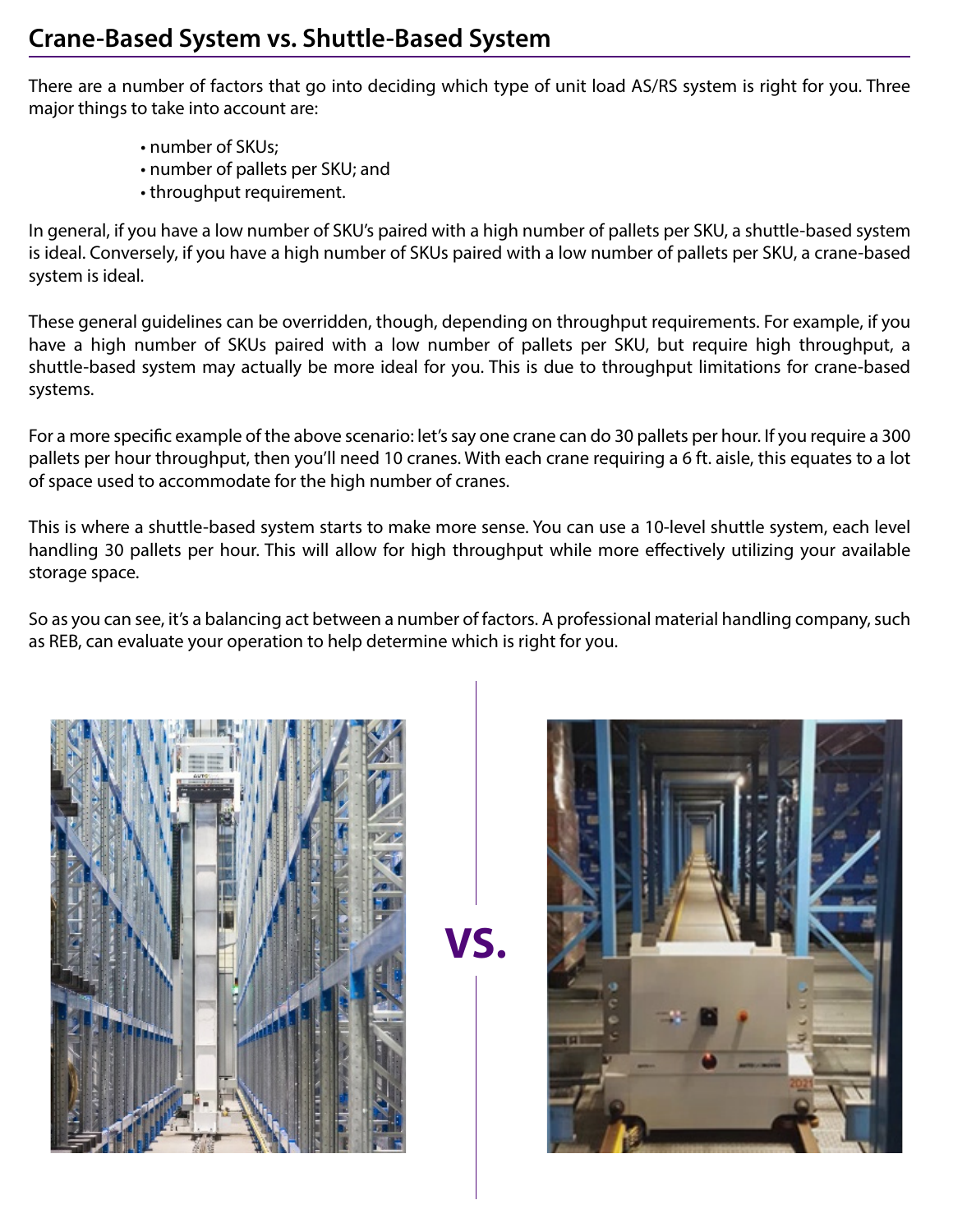# **Is It Right for Your Operation?**

An AS/RS system is ideal for a large array of operational features. Some of these include:



**Low number of SKUs, high number of pallets per SKU (shuttle-based):** Generally, if you have a high number of pallets of each SKU you will want deeper lanes so that each lane can house the large number of pallets of each SKU. Shuttles are able to retrieve pallets placed deep in the system.



**TITTIIII** 

**High number of SKUs, low number of pallets per SKU (crane-based):** A crane-based system can accommodate up to 3 pallets deep. Since each lane should be designated to one SKU, generally a low number of pallets of each SKU makes more sense with a crane-based system.



**Availability to store higher than 30 ft.:** Since a standard forklift's reach is about 30 ft., this often limits the height of a traditional pallet rack system, resulting in wasted storage space. An AS/RS system will be able to utilize the entire available height of your DC.

**Stores products that require date code management or scan verification:** This is often found with pharmaceuticals, medical supplies, and food distributors.



**Stores heavy loads (crane-based):** crane-based AS/RS systems are able to handle very heavy loads, up to 6,000 lbs. This can be an ideal solution vs. having a forklift or other types of equipment placing and retrieving heavy loads within the system.



Have multiple DCs that could benefit from being consolidated into one: if you're considering consolidating your DCs into one, an AS/RS system may be right for you. Consolidating DCs will cut down on costs overtime, since you're not paying for extra real estate, employees, etc. Sounds like a no-brainer, right? But, there are challenges that many DCs face when considering this.

First, many companies don't feel they can consolidate since it will mean higher throughput requirements for the one DC vs. multiple. An AS/RS system will allow for the higher throughput needed. Secondly, consolidating means needing to house a large number of products in one building. The high density of an AS/RS system allows for this.



**Lack of availability of consistent warehouse labor:** one benefit of implementing an AS/RS system is it can cut down on labor costs. Less manpower is needed, since the system does much of the work. If you find yourself consistently taking time to hire and train new warehouse staff, an AS/RS system may be an ideal alternative.



**Freezer storage:** AS/RS systems allow for the entire area of a freezer to be utilized, which is expensive real estate.